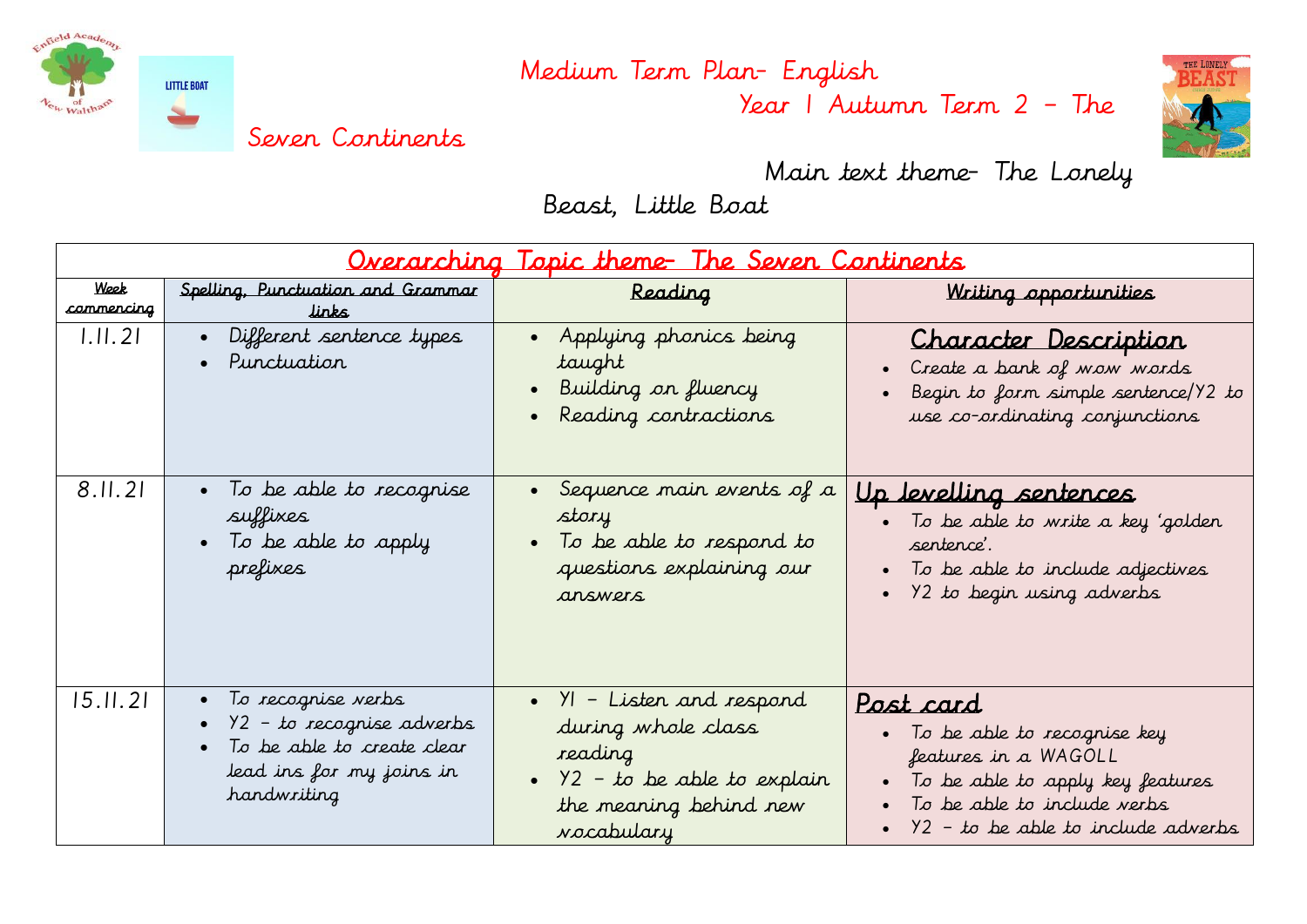

Year 1 Autumn Term 2 – The



Main text theme- The Lonely

Beast, Little Boat

| 22.11.21 | • To be able to apply                                                                                       | • To be able to describe a                                                                                                  | Postcards                                                                                                                                                                                          |
|----------|-------------------------------------------------------------------------------------------------------------|-----------------------------------------------------------------------------------------------------------------------------|----------------------------------------------------------------------------------------------------------------------------------------------------------------------------------------------------|
|          | spelling patterns I have                                                                                    | setting                                                                                                                     | • $Y2 - to be able to use images$                                                                                                                                                                  |
|          | beer taught                                                                                                 | • To be able to make a                                                                                                      | from the video                                                                                                                                                                                     |
|          | • $YI - t\sigma$ be able to spell                                                                           | prediction                                                                                                                  | • Use a variety of punctuation                                                                                                                                                                     |
|          | days of the week                                                                                            | • To be able to retell a story                                                                                              | . $Y2$ - To be able to check spellings                                                                                                                                                             |
| 29.11.21 | • To be able to recognise<br>different punctuations<br>• To be able to recognise an<br>expanded nour phrase | • To be able to ask questions<br>about a character<br>• To be able to explain what I<br>like and dislike about the<br>video | Narrative writing<br>• To be able to create a plan for<br>my story<br>$\bullet$ $\frac{92}{2}$ - To be able to include an<br>expanded noun phrase.<br>To be able to verbally compose a<br>sentence |
| 6.12.21  | • $Y2 - to create my own$                                                                                   | • To be able to answer                                                                                                      | Instruction writing                                                                                                                                                                                |
|          | expanded noun phrases                                                                                       | questions about an extract                                                                                                  | • To be able to recognise features of                                                                                                                                                              |
|          | • To be able to apply CEW                                                                                   | • To be able to re-read a                                                                                                   | a WAGOLL                                                                                                                                                                                           |
|          | taught to my work                                                                                           | sentence to check it makes                                                                                                  | $\bullet$ To be able to make a bank of                                                                                                                                                             |
|          | • To recognise different                                                                                    | sense                                                                                                                       | verbs to use                                                                                                                                                                                       |
|          | verbs                                                                                                       | • To build on our fluency                                                                                                   | • To be able to sequence my writing.                                                                                                                                                               |